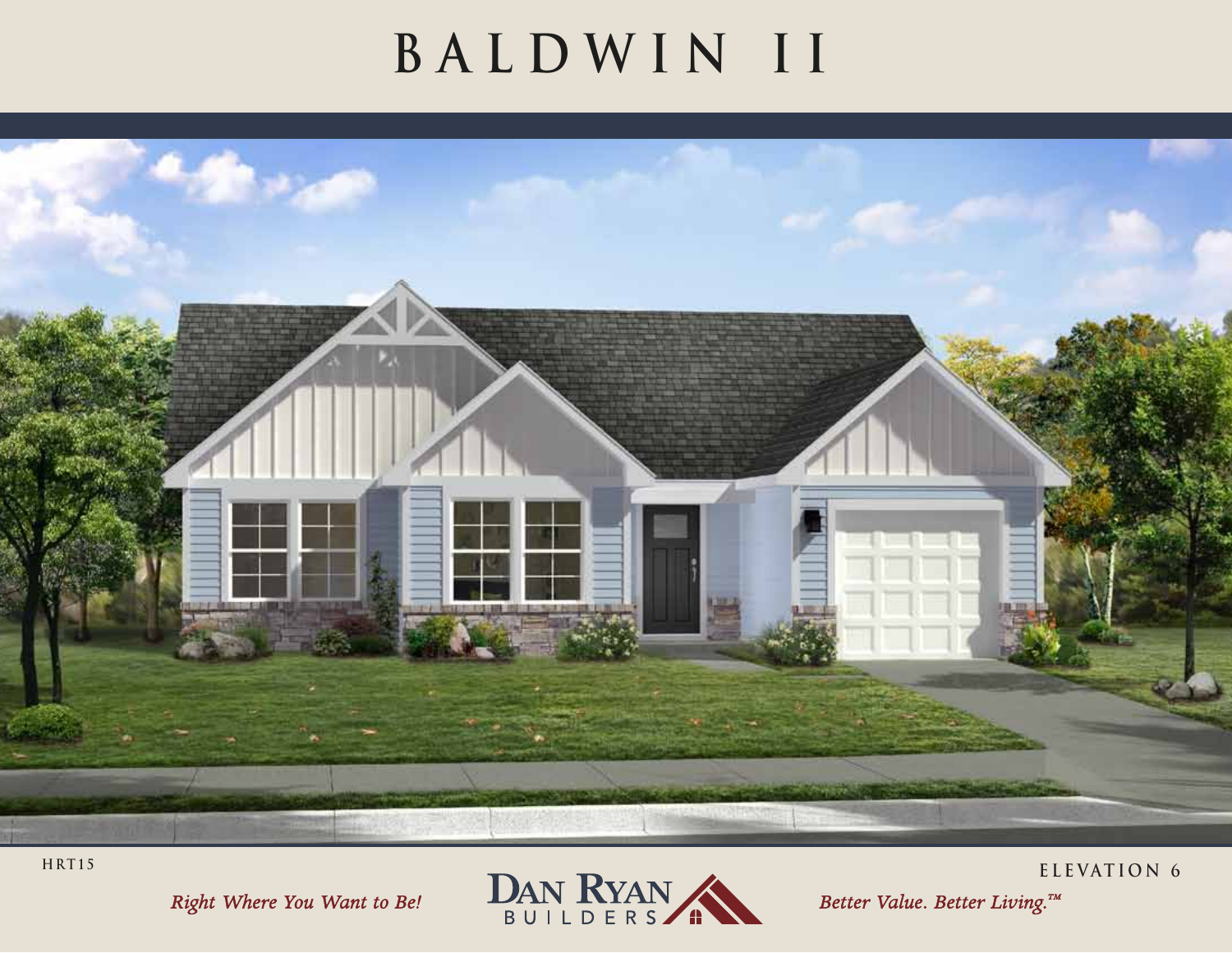

















Better Value. Better Living.<sup>TM</sup>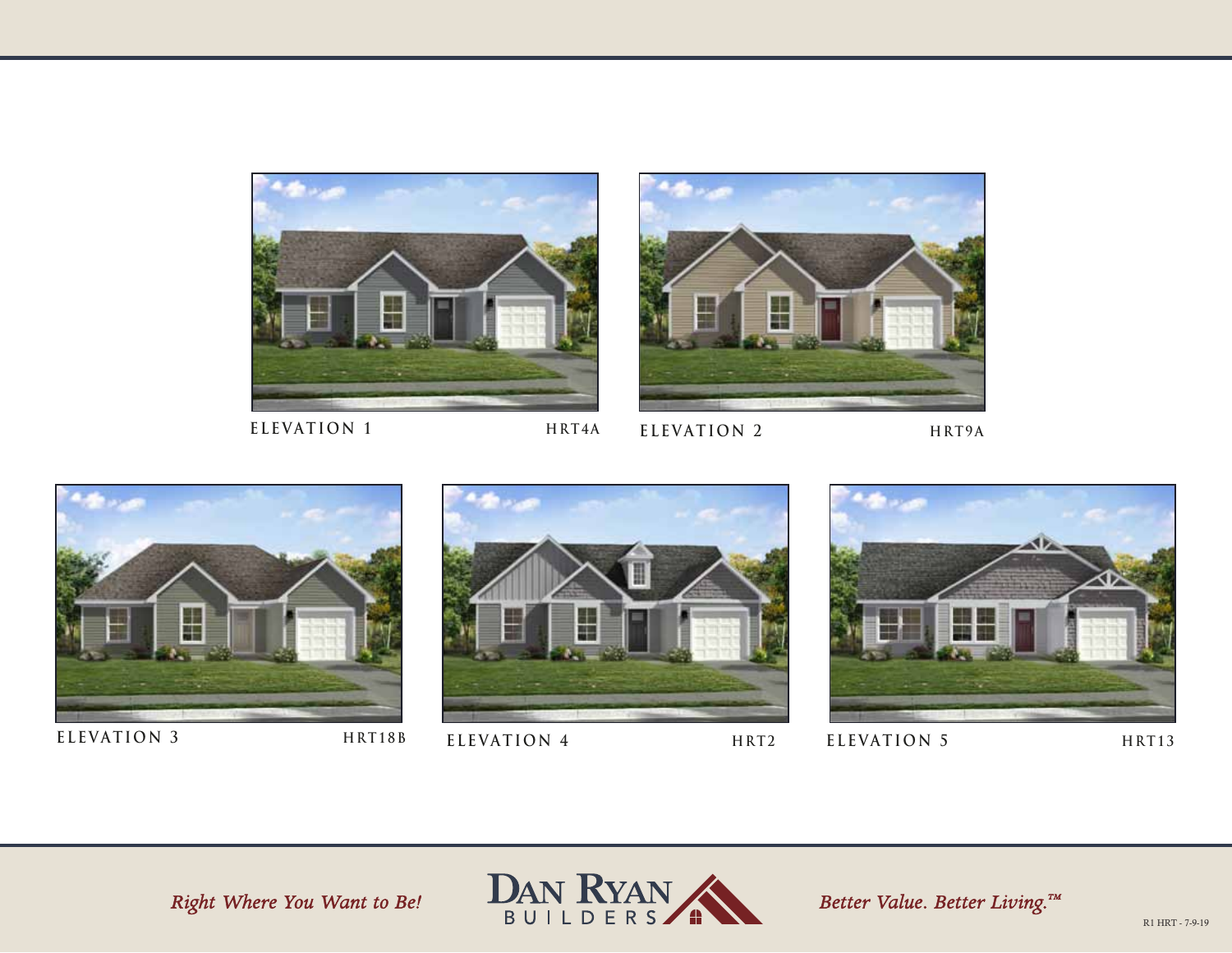## **BALDWIN II**

Approximate Sq. Ft. 1,219 to 2,119 3 Bedrooms, 2-3 Baths 1-2 Car Garage



**F I R ST F L O O R**

Opt. 2 Car Garage